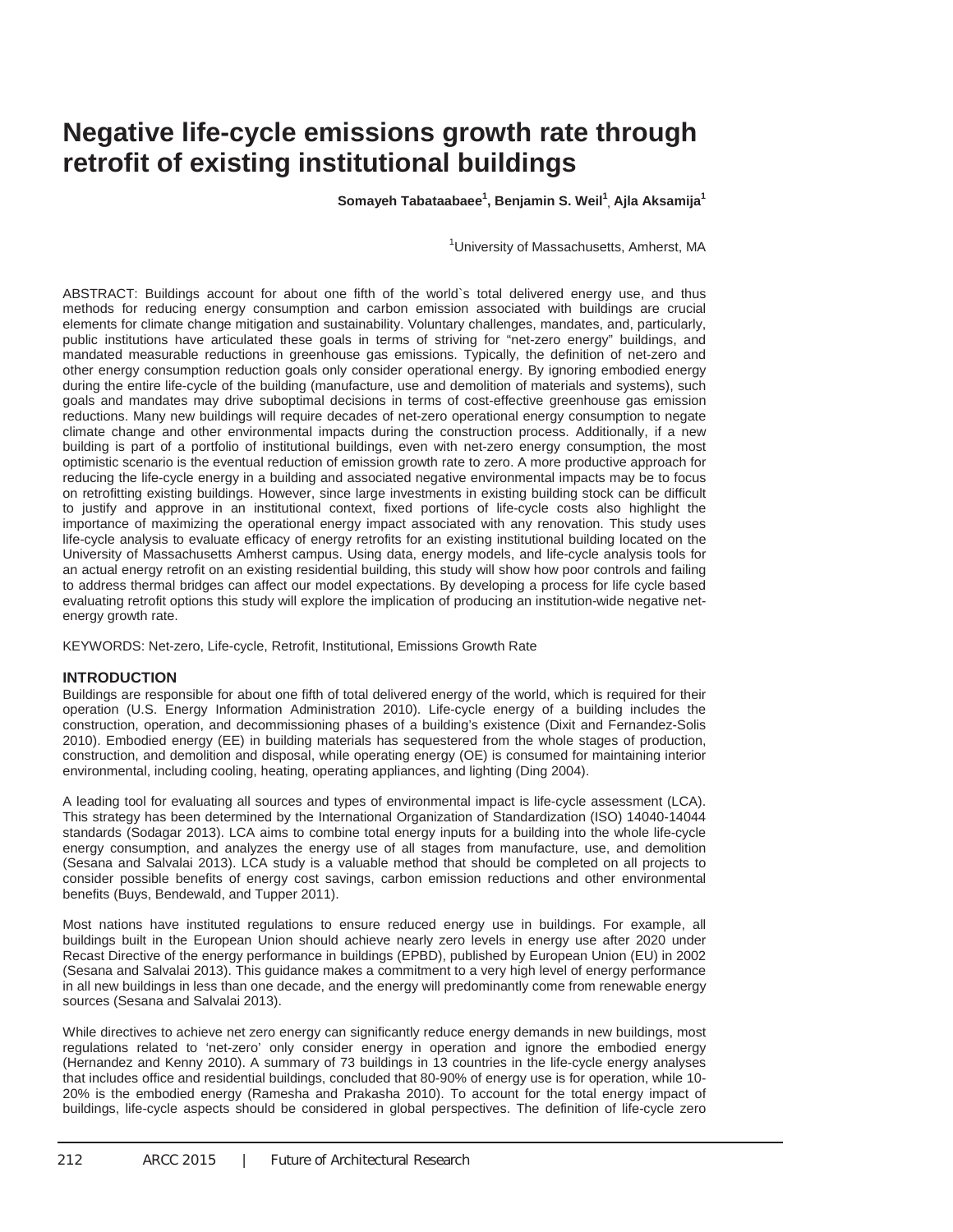energy buildings (LC-ZEB) proposed by Hernandez and Kenny (2010) provides a useful framework for total building energy use, which includes embodied energy and shows attempt to develop regulations and policies on Life Cycle Zero Energy approaches. Typically, due to the relative energy inefficiency of new buildings, OE has been much larger than EE, even after just a few years of operation. However, as buildings are designed to consume less energy, the relative importance of EE is likely to increase.

Although there are several factors, such as cultural and economic values, that weigh into decision of whether to rehabilitate buildings or demolish and rebuild, environmental factors can be a compelling reason in favor of building conservation. Embodied energy saved in existing building structures is one of the main environmental benefits of building reuse, which aims to reduce greenhouse gas emissions (Preservation Green Lab, 2011). It will take decades for a new net zero energy building to overcome negative environmental impacts resulting from new construction including global warming potential, acidification, fossil fuel consumption and ozone depletion (Radermacher 2011). For most building types (excluding warehouses and multifamily residential buildings), it will take 10 to 80 years for a new construction, with 30%higher efficiency from average performance codes to negate, through efficient operations, the overall impacts of new construction (Preservation Green Lab, 2011). Therefore a potentially more efficacious approach for achieving energy efficiency that offers immediate climate-change reductions is to focus on retrofitting existing buildings (Radermacher 2011). To get the most significant emissions reductions, reuse and retrofitting for energy efficiency must work together. Construction materials selected during retrofit are also critical to minimize environmental impacts of reuse, since the type and quantity of materials selected during this process can reduce or negate the benefits of retrofit (Preservation Green Lab, 2011). Because most existing buildings were not constructed and designed for net-zero-energy performance, they present challenges to retrofits intended to bring operational energy to near zero (Radermacher 2011). Ardente et al. (2011) showed that the most significant environmental and energy benefits during retrofit come from improvement in thermal insulation envelope, such as replacing windows, improving insulation, and reducing infiltration. Additional major energy benefits come from renovating HVAC and lighting systems (Ardente et al. 2011).

Therefore, this research uses a case study building at the University of Massachusetts Amherst (UMass Amherst) to conduct a detailed analysis of building reuse and retrofit as part of a strategy to reduce overall campus energy consumption.

#### **1.0 BACKGROUND AND OBJECTIVES**

In August 2013, University of Massachusetts Amherst completed the second phase renovation of Grayson Hall Dormitory, which was started in March 2012 and was conducted in two summers while resident halls were closed. Grayson Hall, which was built in 1965, is one of the four similar buildings located in Orchard Hill Residential Area. The campus central combined heat and power (CHP) plant uses primarily natural gas to produce steam, which provides heat and hot water in this dormitory. The original Grayson envelope and exterior walls did not have thermal insulation and consisted of brick veneer, back up concrete masonry unit (CMU), and aluminum frame single glazed windows (Mostafavi 2013). UMass Amherst retrofit plan requires that all deteriorated brick facades are removed and single aluminum window panels are replaced with new double pane aluminum windows, which was done for the Grayson Hall. Also, 2 inches of polystyrene rigid insulation were added between the CMU walls and the new brick façade.

Despite this investment, a study of actual energy performance of the building in FY 2014 showed no difference in heating loads and steam consumption after renovation. Indeed, steam consumption actually increased, and Table 1 shows total and weather-normalized data (Table 1).

| Table 1: Grayson Hall building actual steam consumption. |         |         |            |         |            |              |                   |
|----------------------------------------------------------|---------|---------|------------|---------|------------|--------------|-------------------|
| <b>Steam Ib</b>                                          | Jul     | Aug     | <b>Sep</b> | Oct     | <b>Nov</b> | <b>Dec</b>   | Jan               |
| <b>FY10</b>                                              | 56.796  |         | 272,350    | 492,042 | 527,979    | 760,727      | 716,825           |
| <b>FY11</b>                                              | 138,606 | 166,010 | 208,215    | 372,627 | 512,418    | 681,235      | 817,953           |
| <b>FY12</b>                                              | 190,229 | 189,655 | 195.902    | 393,423 | 401,939    | 573,850      | 650,362           |
| <b>FY14</b>                                              | 182,108 | 188,301 | 186,022    | 300,388 | 495,793    | 578,354      | 622,728           |
|                                                          |         |         |            |         |            |              |                   |
| <b>Steam</b>                                             | Feb     | Mar     | Apr        | May     | Jun        | <b>Total</b> | Weather           |
| lb                                                       |         |         |            |         |            |              | <b>Normalized</b> |
| <b>FY10</b>                                              | 630.876 | 468.418 | 366,924    | 256.897 | 165,729    | 4,715,565    | 3,422,023         |
| <b>FY11</b>                                              | 695.724 | 613.209 | 409.956    | 239.494 | 185.431    | 5.040.878    | 3.911.707         |
| <b>FY12</b>                                              | 593,219 | 517.380 | 378,607    | 223,143 | 185,940    | 4,493,648    | 3,683,558         |
| <b>FY14</b>                                              | 572.577 | 637.013 | 390.916    | 213.572 | 184.158    | 4.551.931    | 4.037.648         |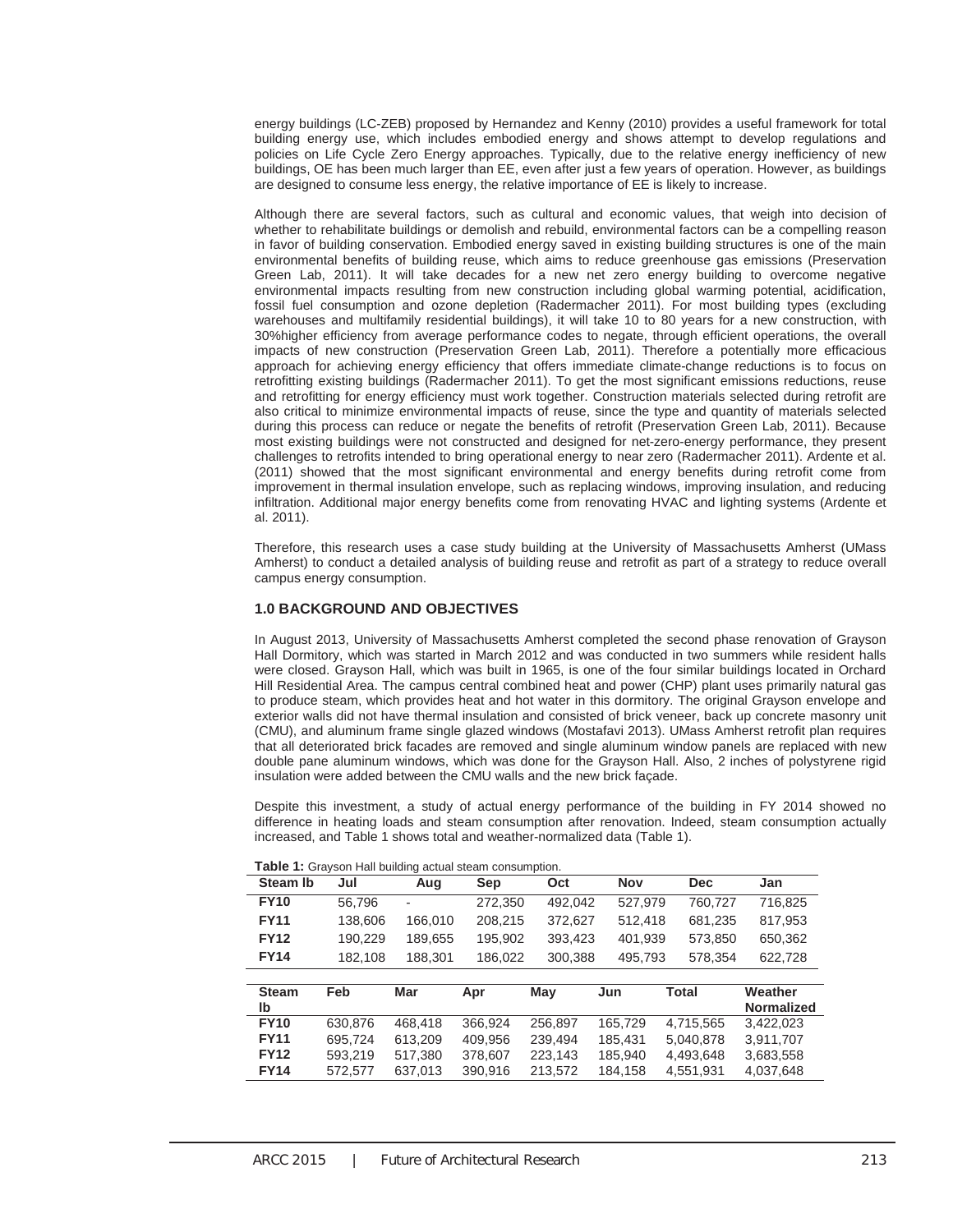Building energy model, which was calibrated to pre-retrofit actual energy usage, predicted heating energy reduction of 26% (Mostafavi 2013). This project uses that calibrated model to explore an alternative retrofit path, so it is important to explain the divergence between the predicted and actual energy use.

### **2.0 ENERGY ANALYSIS**

Based on simple degree-day analysis of building performance we hypothesized that divergence from model predictions were likely explained by changes in building operations and by inaccuracies in the model itself.

### **2.1. Building Operation**

Like many buildings on campus, there are no room thermostats. Instead, the hydronic heating temperature is controlled using outdoor temperature reset. The building operator calculates a heat loss rate at two outdoor temperatures (often a design temperature and the balance point temperature), and determines the water temperature required to offset that heat loss. The line between these two points determines the outdoor reset curve. In the case of Grayson Hall, prior to retrofit work, hot water was set to 180°F at a design outside temperature of 0°F. After insulation was added to the walls and the windows were upgraded, the heat loss rate would have declined, however the outdoor reset curve was never adjusted to the new condition. In fact, interior temperatures recorded by the University's Energy Engineer show an average interior temperature increase of about 3°, which would be consistent with higher water temperatures and lower heat loss factor. The higher temperatures most likely led to overheating and occupants may have opened their windows more frequently to cool rooms down. The change in window opening behavior is not quantified, but as we can see in Figure 1, which was captured in 25°F outdoor conditions, most of the windows are open.

| Start Date End Date |                     | Average Temperature / Inside |  |  |
|---------------------|---------------------|------------------------------|--|--|
|                     | 12/1/2011 1/31/2012 | 69.4 $\degree$ F             |  |  |
| 12/1/2013 1/31/2014 |                     | 72.6 °F                      |  |  |



**Figure 1:** Grayson Hall west façade open windows. **Figure 2:** Thermal bridges with exposed concrete.



#### **2.2. eQuest model inputs and energy runs**

The baseline model was calibrated with average energy use from FY2010-2012. The model was modified (Mostafavi 2013) to account for the addition of R-6 Polystyrene insulation to the wall assembly and the thermally broken aluminum double pane windows with insulated lower panels. This resulted in predicted savings of 26% in the eQuest model. In reality, however, the building renovation only involved adding insulation to the in-fill panels of the brick façade between windows, leaving the concrete structure exposed and providing significant thermal bridging (Figure 2). This is indicative of a shortcoming in the capabilities of eQuest as a modeling interface, since only one wall assembly can be specified for each story. In this case, it was necessary to perform a simple two dimensional area-weighted parallel path heat loss calculation to find the "effective" whole wall R-value using standard R-values for the relevant materials (ASHRAE 2013). When concrete thermal bridges are accounted for, the effective R value of the renovated façade is just 0.6 ft2 °F hr/Btu higher than the pre-retrofit baseline R value of 2.0 (ft2 °F hr/Btu) (Table 3).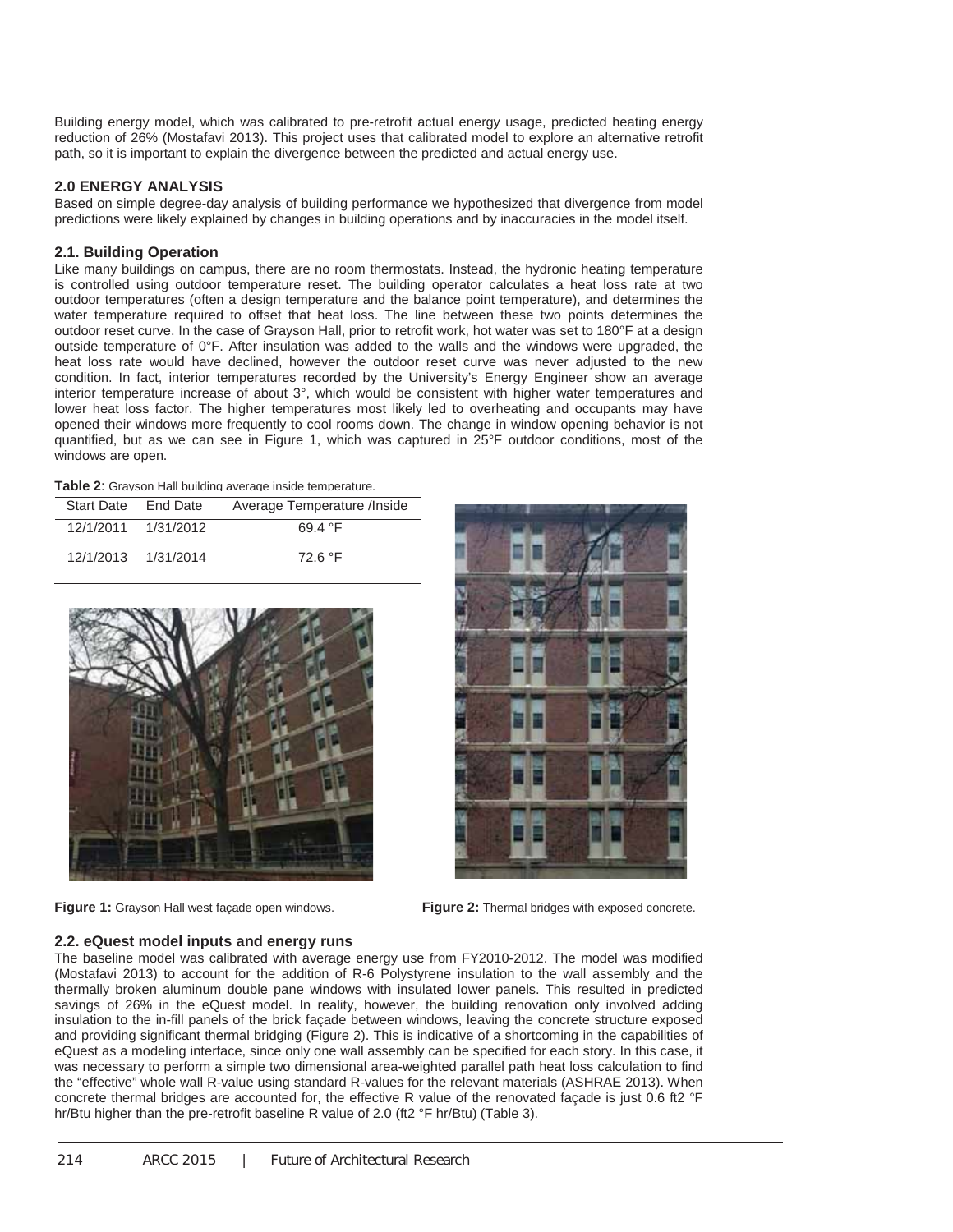**Table 3:** Effective values for thermal performance of exterior walls.

| <b>Effective Values</b> | U Factor<br>$(BTU/hr/ft2/{}^{\circ}F)$ | R Value<br>(ft2 $\degree$ F hr/Btu) |
|-------------------------|----------------------------------------|-------------------------------------|
| Before Renovation       | 0.49                                   | 2.03                                |
| After Renovation        | 0.38                                   | 2.62                                |

Using the effective R value of 2.6 ft2 °Fhr/Btu in the existing eQuest Model with the software calculation of balance point temperature and same internal loads resulted in a 9% reduction in thermal energy consumption and 18% reduction in heat loads. When the same model was run with a 3°F increase in temperature set points the result was energy consumption and heat loads nearly the same as the baseline model. This neatly recapitulates what occurred in reality, suggesting the validity of the above R-value calculation and the observation relating to outdoor temperature hydronic reset control settings.

Figure 3 shows the numbers and differences between Baseline Energy Consumption, Real Retrofit considering true R value, and the Actual Performance Run with 3°F increase set points in the eQuest model. We concluded that the difference in the set point temperatures and the effective heat transfer coefficient of the exterior walls are the reasons for discrepancy between the modeled and actual energy usage. Therefore not only the poor control was considerable in this case, also failing to address thermal bridges which was not reflected in the software menu made error in our energy level expectation of the building after renovation.



**Figure 3:** Current retrofit energy runs.

#### **2.3. Alternative Renovation**

Given the paltry performance of the actual retrofit, we propose an alternative, which covers the surface of the façade to eliminate thermal bridging\ and provides for a deliberately constructed continuous air barrier. The proposed method has been demonstrated on low-rise buildings and has proven to be buildable and effective wall insulation retrofit method, which can support the addition of 6 inch continuous insulation with R value of 30 ft<sup>2</sup>-°F-hr/Btu (Lstiburek 2014). The method, described in Lstiburek (2014) provides for a continuous fluid-applied air and water barrier to coat the existing brick and concrete exterior. Dimensional 2x4 Wood or Metal studs are mechanically attached to the existing surface, spaced such that 1.5 inch rigid insulation can be placed between the studs, then rigid insulation is applied over the entire assembly with joints staggered and offset. We considered a total of 6 inches of rigid insulation. Vertical strapping provides an air gap and drainage plane behind the cladding as well as attachment surface for new cladding, which can be a light material like fibre cement-based composite panel. Figure 4 shows a section of this approach.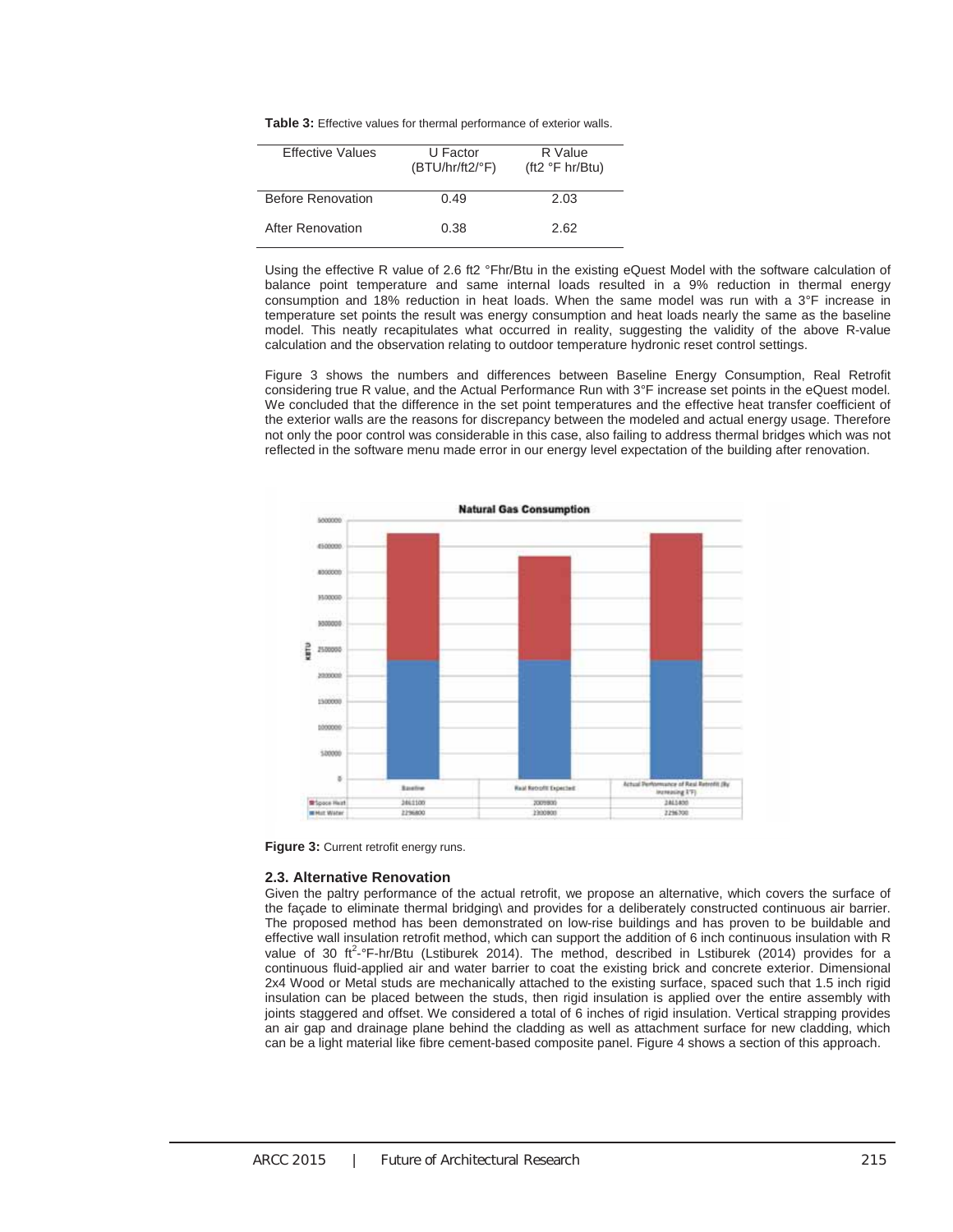

**Figure 4:** New recommendation for façade.

This total wall assembly with R value of 36 ft<sup>2</sup>-°F-hr/Btu was specified in the eQuest model. The air leakage rate was modified to 0.038 CFM/sft ACH to reflect the deliberate air barrier fabrication approach. Figures 5 and 6 show the energy performance runs of this new alternative vs. real and baseline runs, and predicts 34% saving in total heating energy consumption compared to the baseline, and 64% savings over the heat loads of baseline before renovation. This new alternative shows considerable saving in energy performance of the building while we have not a very huge difference in cost.



**Figure 5:** Monthly comparison graph between total heating energy consumption of real retrofit vs. new ideal alternative.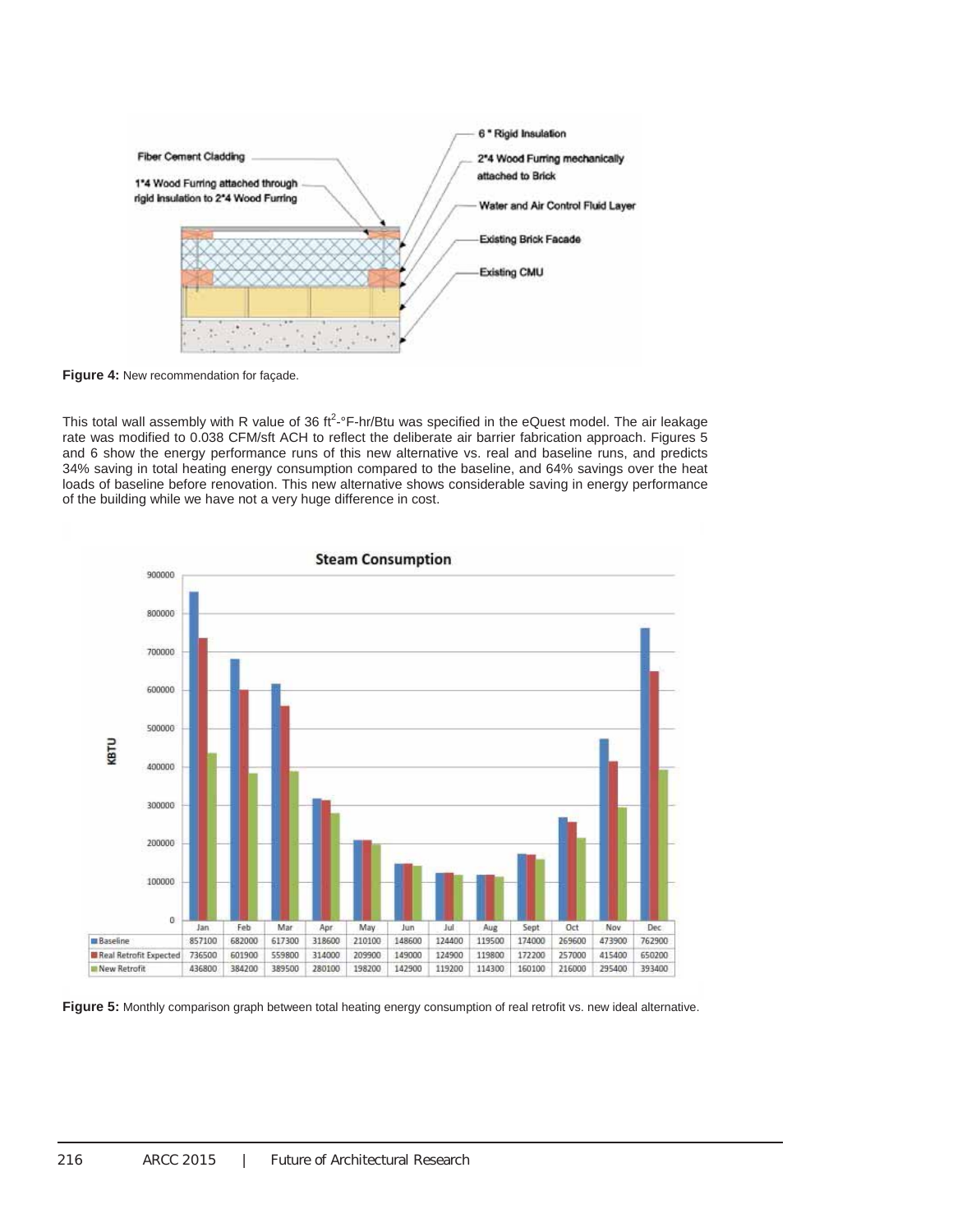

**Figure 6**: Total heating energy consumption comparison.

#### **3.0 LCA ANALYSIS**

#### **3.1. LCA analysis method**

This study was conducted using the ATHENA Impact Estimator, which is an environmental life-cycle assessment tool. This tool provides a cradle-to-grave assessment for buildings. The measurements are using US EPA analysis methods for assessment and reduction of environmental impacts. Also, this software uses the standard method for calculating life-cycle assessment, based on International Organization of Standardization (ISO) 21930/31. The outputs measure whole environmental impacts of buildings, including manufacturing, transportation, construction, energy use, building type and lifespan, maintenance, and demolition and disposal. The outputs can be divided into several categories: Global Warming Potential (CO2 equivalent mass), Human Health Criteria (PM 2.5 equivalent mass), Acidification (Air) Potential (SO2 equivalent mass), Smog (air) Potential (O3 equivalent mass), Eutrophication (air & water) Potential (N equivalent mass), Fossil Fuel Consumption (GJ Total fossil fuel energy), and Ozone Depletion (air) Potential (CFC 11 equivalent), seen in Figure 7.



**Figure 7**: ATHENA Impact Estimator LCA conceptual model.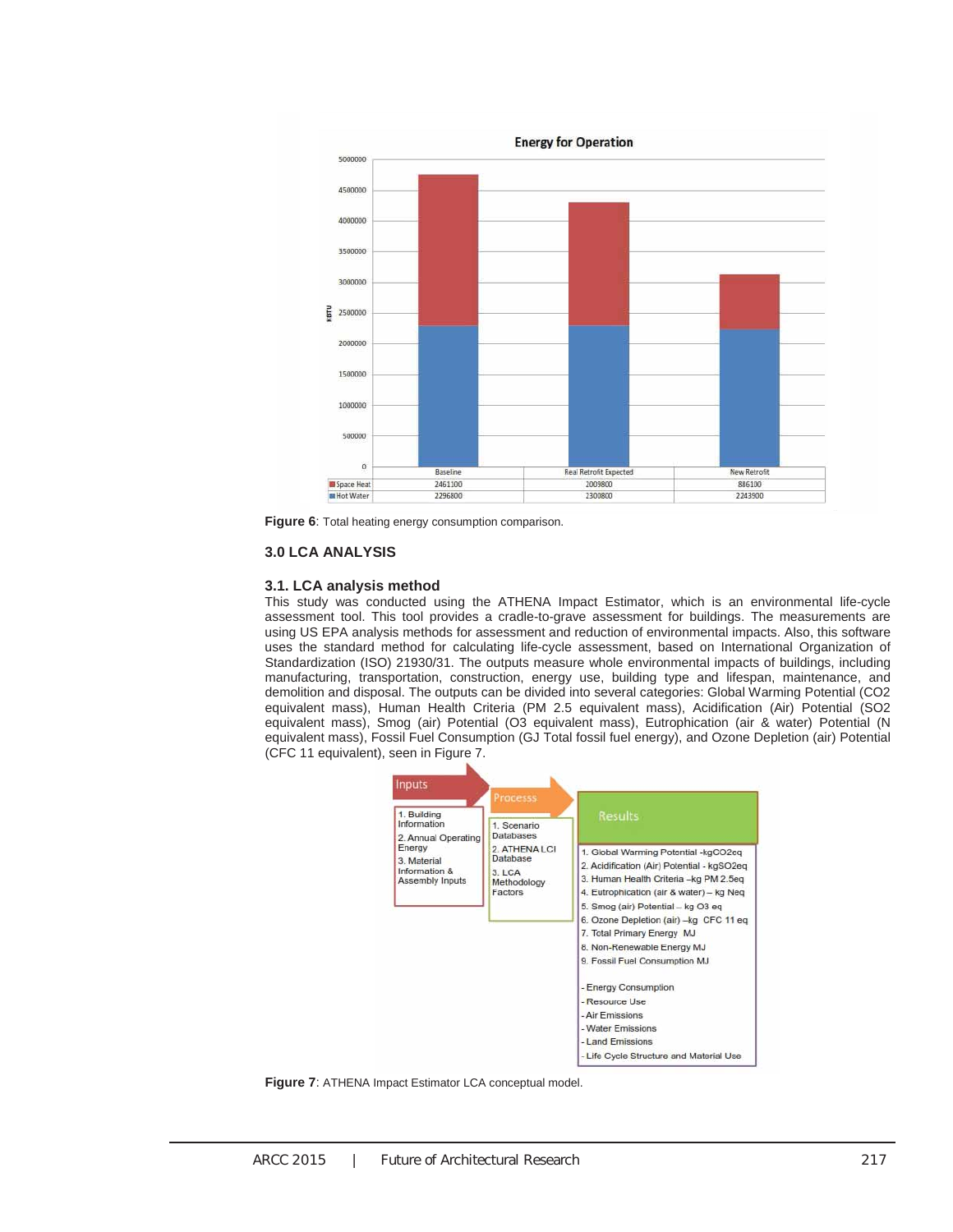## **3.2. Grayson Hall retrofit LCA**

In this study, the LCA for real retrofit Grayson Hall Building was conducted to investigate emissions and impacts through the process of renovation over the life expectancy of 50 years. Since this retrofit was done after 50 years of building's life, we are expecting an average of 50 years for building's life performance before next decision. By importing the building information, annual operating energy and renovation materials to ATHENA and adding the impact of demolition materials from deteriorated existing brick façade and windows, the LCA of this renovation was conducted over the life span of 50 years. Table 4 shows building information, energy inputs, and the type and quantity of materials used in ATHENA. Operating energy was considered with 9% savings over the pre-retrofit baseline, as we assume the thermostat set points are adjusted and building is operating as low as model expectation.

| <b>Table 4: LCA inputs.</b> |  |  |
|-----------------------------|--|--|
|                             |  |  |

| Inputs                  | <b>Real Retrofit</b>                           | <b>Ideal Retrofit</b>                         |  |  |  |
|-------------------------|------------------------------------------------|-----------------------------------------------|--|--|--|
| <b>Project Location</b> | New York City                                  |                                               |  |  |  |
| <b>Building Type</b>    | Multi Unit Residential- Rental                 |                                               |  |  |  |
| <b>Building Life</b>    |                                                | 50 Years                                      |  |  |  |
| Expectancy              |                                                |                                               |  |  |  |
| <b>Building Height</b>  | 61.8 ft                                        |                                               |  |  |  |
| Gross Floor             |                                                | 78214 sqft                                    |  |  |  |
| Area                    |                                                |                                               |  |  |  |
| Operating               |                                                | 370123.0 KWh                                  |  |  |  |
| Description             | 117067.7 m3 Natural Gas (4,310.6 MBtu)         | 84.317.8 m3 Natural Gas (3,104.7 MBtu)        |  |  |  |
| <b>Custom Wall</b>      |                                                | Wood Stud, Non loading, None Sheathing,       |  |  |  |
|                         |                                                | 24 o.c., Stud 2*4, Kiln-dried                 |  |  |  |
| Windows                 |                                                | Number of Windows: 477                        |  |  |  |
|                         |                                                | Frame Type: Aluminum Window Frame Double Pane |  |  |  |
|                         |                                                | Total Window Area: 13679.5 sf                 |  |  |  |
|                         | Glazing Type: Double Glazed Hard Coated Air    |                                               |  |  |  |
| Doors                   | Number of Doors: 17                            |                                               |  |  |  |
|                         | Door Type: Aluminum Exterior Door, 80% glazing |                                               |  |  |  |
| Envelope                | Polystyrene Extruded (6 inch)                  |                                               |  |  |  |
|                         | Air Barrier                                    |                                               |  |  |  |
|                         | Brick-Modular (metric)                         | <b>Fiber Cement Siding</b>                    |  |  |  |
| <b>Extra Materials</b>  | Aluminum                                       | $1.2$ (ton)                                   |  |  |  |
|                         | <b>Extruded Polystyrene</b>                    | 2,336 sf                                      |  |  |  |
|                         | Concrete                                       | $3.9$ $\vee$ d $3$                            |  |  |  |
|                         |                                                |                                               |  |  |  |
|                         |                                                | <b>Small Dimension Softwood Lumber</b>        |  |  |  |
| Demolition              | Aluminum Window Frame: 15,274.99 lbs           |                                               |  |  |  |
| <b>Materials From</b>   | Glazing Panel: 20.67 ton(short)                |                                               |  |  |  |
| <b>Existing Facade</b>  | Metric Modular Brick: 9,691.428 sf             |                                               |  |  |  |

The final results and total impacts are shown in *Logarithmic Scale* graph, considering material and energy consumption impact of the whole life cycle of current renovation over next 50 years (Figure 8). In this chart the total energy consumption of the renovated building was taken into account to get the real impact of building over its life.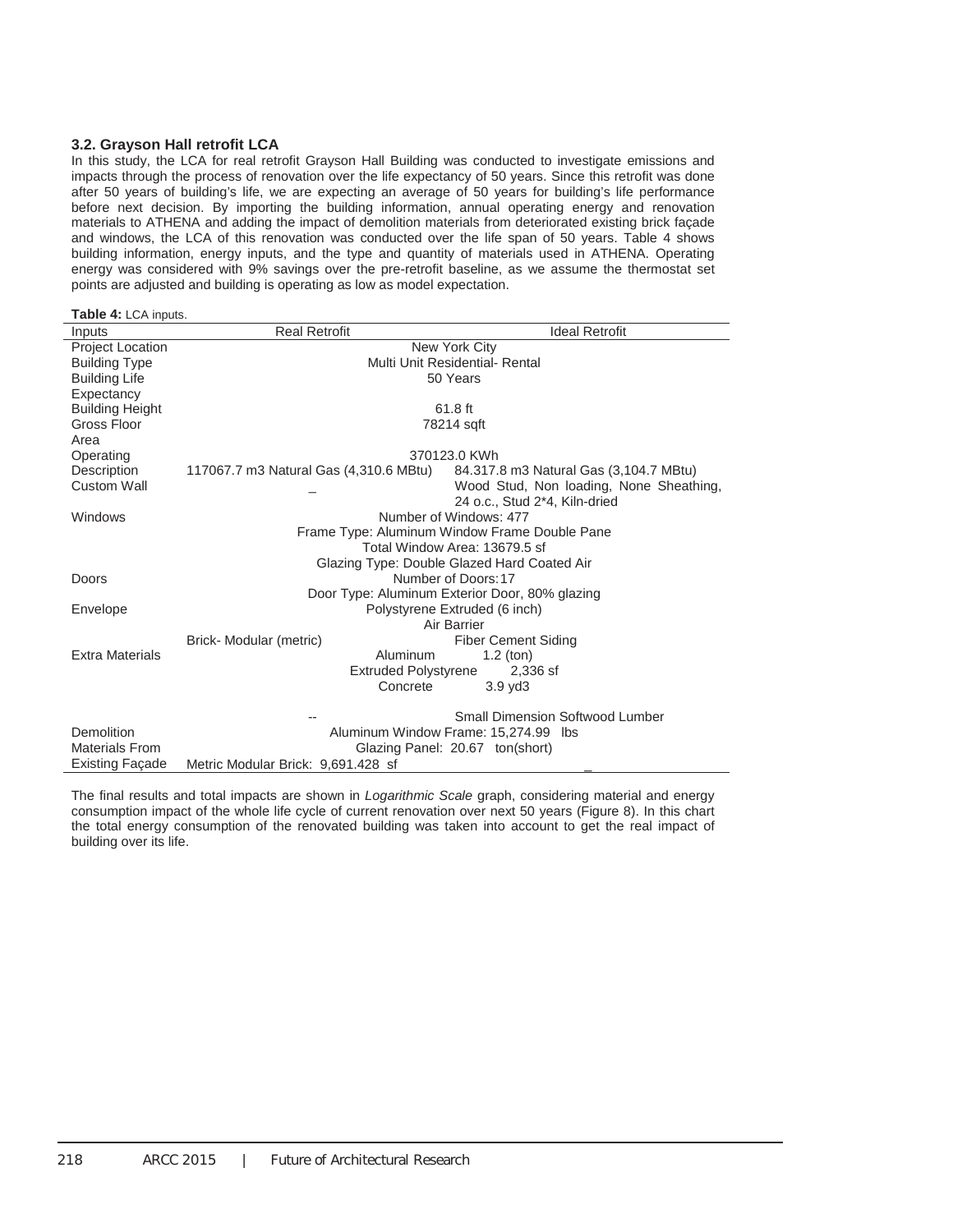



The renovation materials from ideal alternative, energy inputs, and demolition elements (Table 4) were also imported to ATHENA Impact Estimator to get the summary of Environmental Impacts. In this case, the wall assembly and extra materials were different, and energy for operation and demolition materials from existing façade was lower. The only element removed and demolished from existing façade was single pane aluminum windows. Table 5 shows the final reports comparing LCA impact of this ideal retrofit with total steam saving of 34% with Real Retrofit of %9 reductions in total heating loads.

|                                 |                       | <b>Real Renovation</b> | <b>Ideal Renovation</b> |
|---------------------------------|-----------------------|------------------------|-------------------------|
| Global Warming Potential        | kg CO <sub>2</sub> eq | $2.23E+07$             | $1.83E + 07$            |
| Acidification Potential         | kg SO <sub>2</sub> eq | $1.83E + 0.5$          | $1.49E + 0.5$           |
|                                 |                       |                        |                         |
| <b>HH</b> Particulate           | $kg$ PM2.5 eq         | $1.23E + 04$           | $1.03E + 04$            |
| <b>Eutrophication Potential</b> | kg N eq               | $1.91E + 03$           | $1.59E + 03$            |
|                                 |                       |                        |                         |
| Ozone Depletion Potential       | $kg$ CFC-11 $eq$      | 2.99E-03               | 2.99E-03                |
|                                 |                       |                        |                         |
| <b>Smog Potential</b>           | $kg03$ eq             | $4.98E + 0.5$          | $4.13E + 05$            |
|                                 |                       |                        |                         |
| <b>Total Primary Energy</b>     | МJ                    | $4.23E + 08$           | $3.55E + 08$            |
|                                 |                       |                        |                         |
| Non-Renewable Energy            | MJ                    | $4.08E + 08$           | $3.40E + 08$            |
|                                 |                       |                        |                         |
| <b>Fossil Fuel Consumption</b>  | MJ                    | $3.66E + 08$           | $2.97E + 08$            |
|                                 |                       |                        |                         |

Also, another analysis was conducted to compare emissions produced by materials during renovation process and emission reductions related to the energy savings of real retrofit *ideally* when the set points have been adjusted. Figure 9 shows that the emission reductions would be higher than emission produced during the renovation process, indicating that renovation of existing buildings is indeed a preferable method for reducing carbon emissions associated with buildings.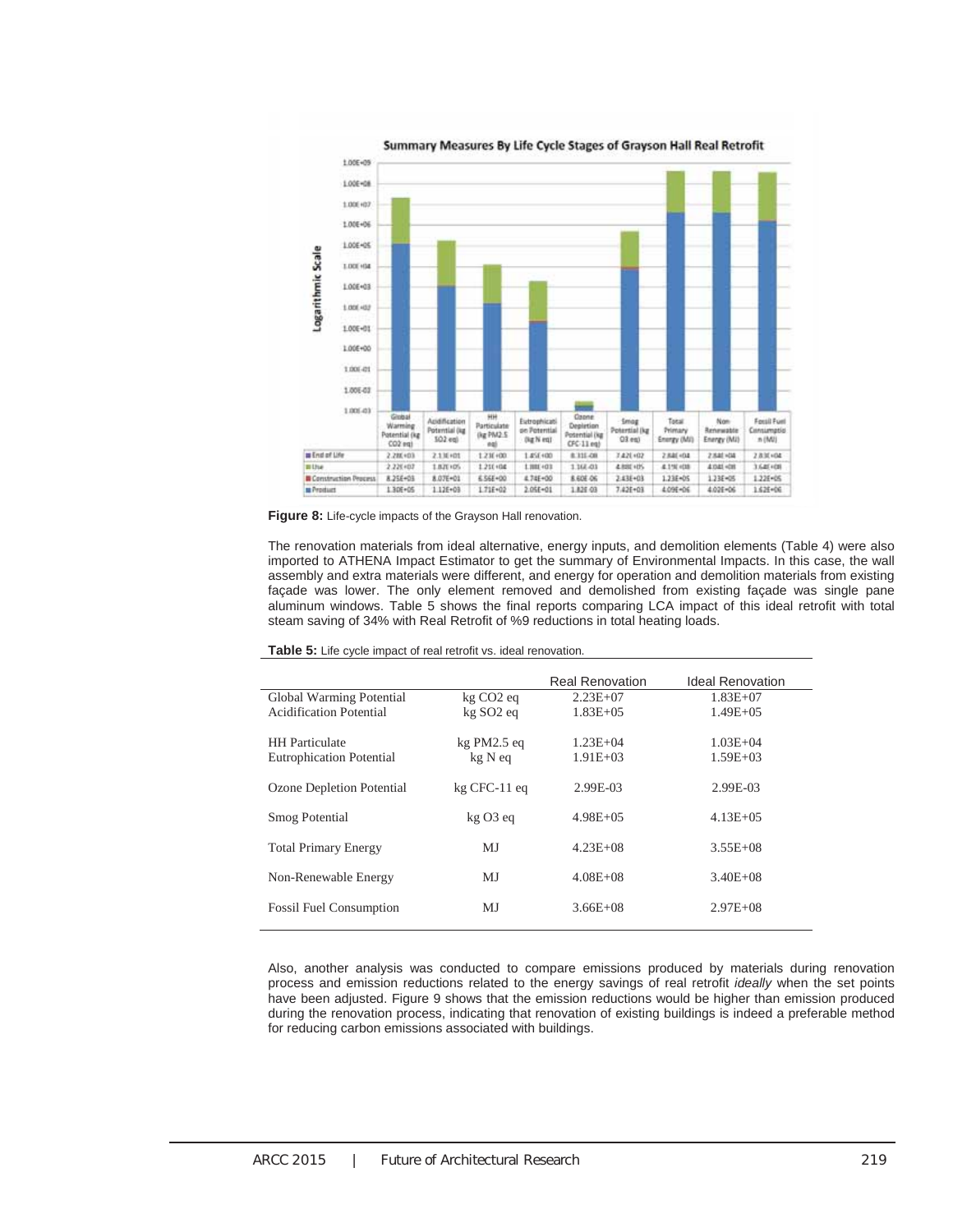

## **Emission Produced by Renovation Materials Vs. Emission Reduced by Energy Saving**

**Figure 9:** Comparison between produced and reduced emission through the process of Grayson Hall renovation.

### **CONCLUSION**

This project has several outputs. First, it shows how thermal bridges have a significant effect on thermal performance of the building. In this case, thermal bridges in the exterior walls resulted in significant deviations from predicted energy use, while model expectations were based on just software menu and was not reflected this thermal exposure of façade elements. Therefore, we investigated a method for reducing thermal bridges and providing high thermal performance for façade by not a huge difference in cost. With improved building envelope, we showed that it is possible to achieve 34% reduction of gas consumption and 64% savings for heating loads. So this study will show clearly the importance of considering effective R value in thermal performance of the façade in a renovation process.

Next outcome from this study relates to the life-cycle impact of the renovation. We compared the total lifecycle energy of two retrofit approaches over life cycle of 50 years. Also, total environmental impact associated with renovation materials were compared by real reduced impact from energy savings. The results show that for almost all categories of environmental impacts this reduction in operational energy would be higher than emissions produced by renovation through the life-cycle of the building. Also in future study this result will be compared based on per square footage with a new LEED Dormitory of Commonwealth Honors College to know whether reuse of a degraded building have lifetime carbon emissions and other environmental and financial impacts greater than or lower than a new construction. Life cycle cost of the project will be studied in future research.

The advantage of this study can be used in other three dormitories of Orchard Hill Residential Area which have the same geometry and renovation process as Grayson Hall Building. This process and results may also affect future retrofit policies at UMass Amherst and other higher education institutions, and provide clear understanding of environmental benefit for adaptive reuse and retrofit of existing buildings.

#### **REFERENCES**

Ardente, F., M. Beccali, M. Cellura, and M. Mistretta. 2011. *Energy and environmental benefits in public buildings as a result of retrofit actions.* Renewable and Sustainable Energy Reviews 15:460-470.

- ATHENA Sustainable Materials Institute, 2013. *Life Cycle Assessment Software of Impact Estimator 2013*. < http://calculatelca.com/software/impact-estimator/>
- Buys, A., M. Bendewald, and K. Tupper. 2011. *Life cycle cost analysis: Is it worth the effort?* Pages 541-548 in Life cycle cost analysis: Is it worth the effort? ASHRAE Winter Conference, January 29, 2011 - February 2. American Society of Heating, Refrigerating, and Air-Conditioning Eng. Inc.